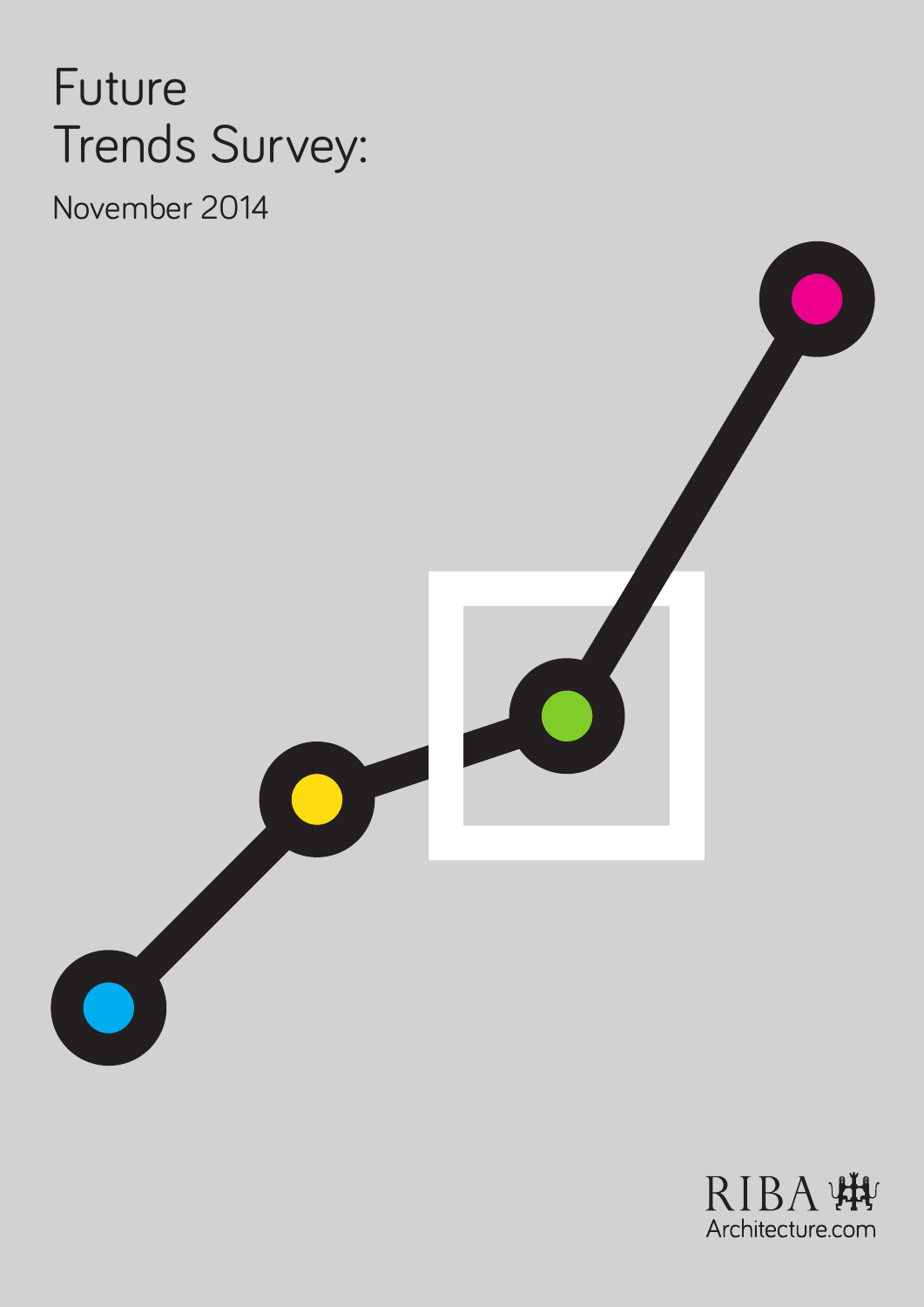was launched in January 2009 to monitor business and employment trends affecting the architects' profession. Participants give monthly predictions for overall workload and staffing levels over the next three months, and are also asked about their workload predictions in key sectors: private housing, commercial, community and public sector. In addition practices are asked on a quarterly basis about their current workload and staffing levels. The Survey is carried out by the RIBA in partnership with the Fees Bureau. Results of the Survey, including a full graphical analysis, are published each month on www.architecture.com

> The following is a summary analysis of the results from the November 2014 Survey returns.

#### Future workload (November 2014)

How do you expect the architectural workload in the organisation you work in or own to change over the next three months.

## **Overall**

| Expect        |     |
|---------------|-----|
| Decrease      |     |
| Stay the same | 53  |
| Increase      |     |
| <b>TOTAL</b>  | 100 |
| Balance       |     |

(The definition for the balance figure is the difference between those expecting more work and those expecting less.).

The RIBA Future Trends Workload Index fell back this month, standing at +29 in November 2014 compared with +37 in

October 2014, but remaining firmly in very positive territory. In terms of geographical analysis the highest balance figures were in Northern Ireland (+50) and the North of England (+46), as some of the areas that were initially the slowest to indicate a return to growth continue to catch up with the rest of the country. Workload forecast balance figures were positive in all nations and regions of the United Kingdom in November.

In terms of practice size, small practices  $(1 - 10 \text{ staff})$  with a balance figure of  $+23$ stay positive about the outlook for future workloads, but medium-sized practices  $(11 - 50$  staff) with a balance figure of  $+70$ and large-sized practices (51+ staff) with a balance figure of +60 remain even more optimistic about the likely shape of their medium term order books.

#### The following graph plots the RIBA Future Workload Index over time:

#### **Notes**

The balance figure is plotted here. The definition for the balance figure is the difference between those expecting more work and those expecting less.

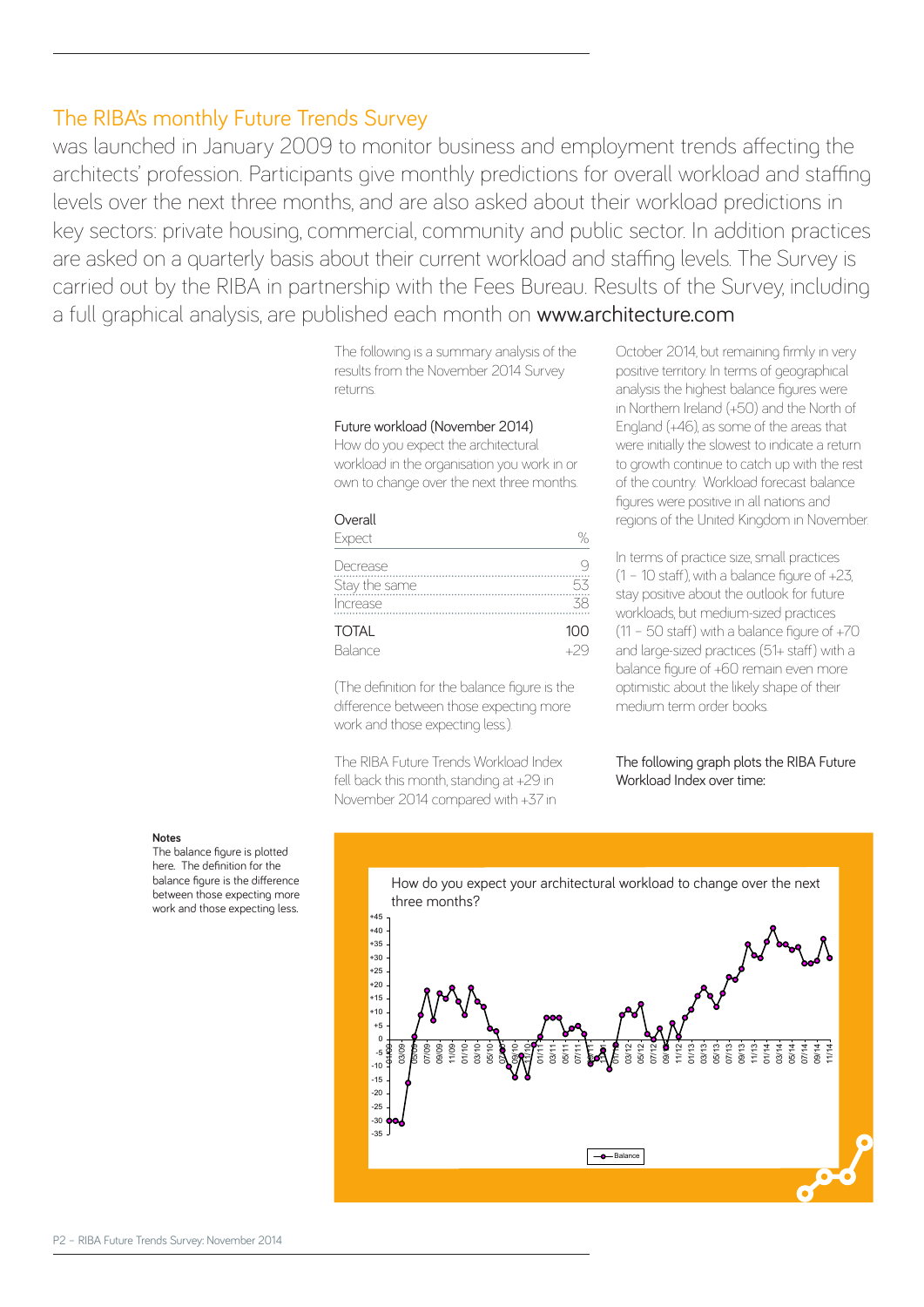was launched in January 2009 to monitor business and employment trends affecting the architects' profession. Participants give monthly predictions for overall workload and staffing levels over the next three months, and are also asked about their workload predictions in key sectors: private housing, commercial, community and public sector. In addition practices are asked on a quarterly basis about their current workload and staffing levels. The Survey is carried out by the RIBA in partnership with the Fees Bureau. Results of the Survey, including a full graphical analysis, are published each month on www.architecture.com

### In terms of different work sectors, the

private housing sector workload forecast fell back somewhat to +26 in November 2014, down from +34 in October 2014, but remaining the most buoyant of our sector forecasts. The commercial sector workload forecast continued its recent steady upward trend, nudging ahead by a single point to stand at +20 in November 2014; clearly a sign that practices anticipate the growth this sector has experienced in 2014 to continue in the New Year.

Our participating practices continue to predict stability but little growth in public sector work (balance figure +3) and there remain few signs of any significant increase in the community sector commissions (balance figure +5).

> The following graph tracks the sector predictions in the RIBA Future Trends Survey over time:

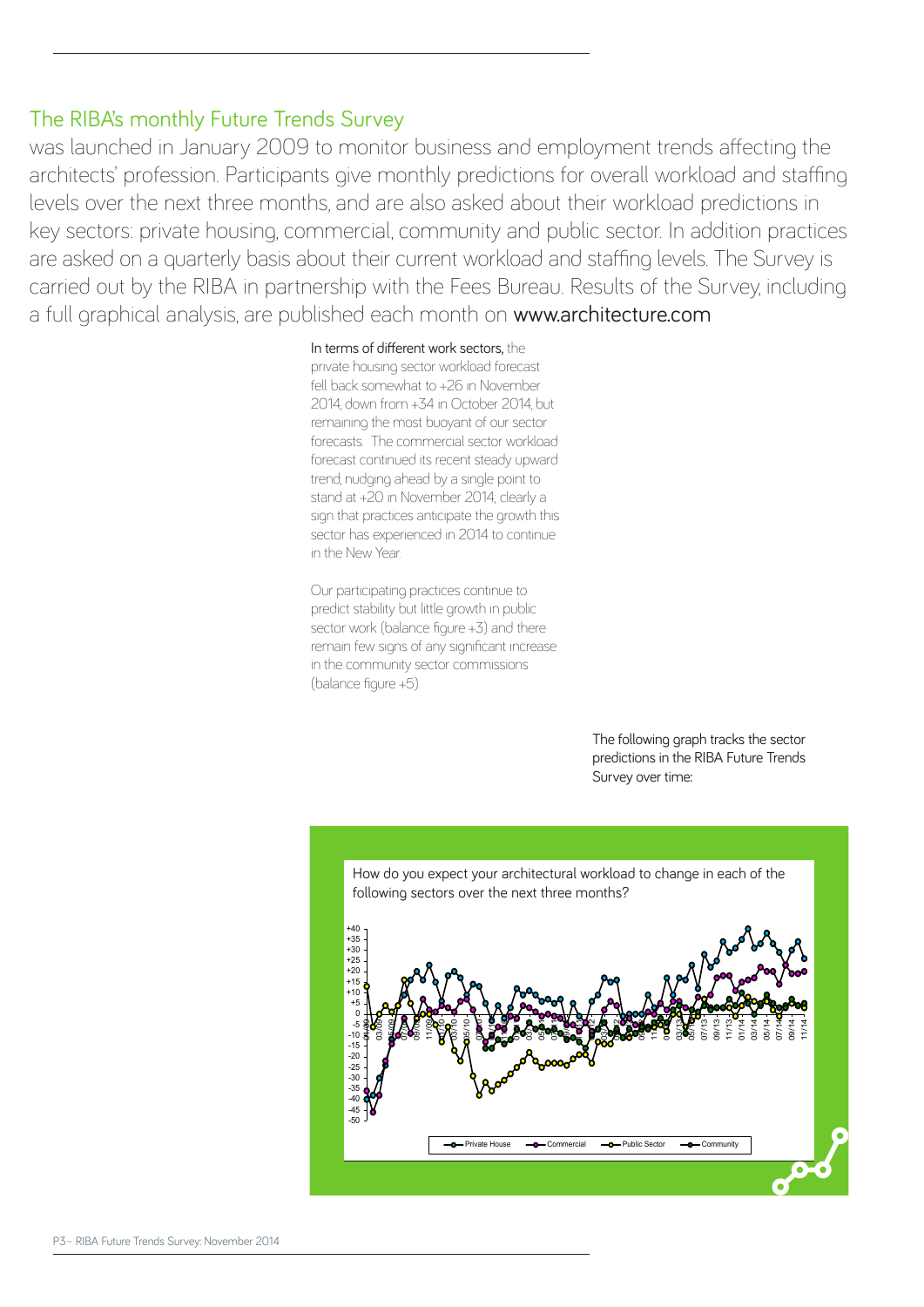was launched in January 2009 to monitor business and employment trends affecting the architects' profession. Participants give monthly predictions for overall workload and staffing levels over the next three months, and are also asked about their workload predictions in key sectors: private housing, commercial, community and public sector. In addition practices are asked on a quarterly basis about their current workload and staffing levels. The Survey is carried out by the RIBA in partnership with the Fees Bureau. Results of the Survey, including a full graphical analysis, are published each month on www.architecture.com

## Future staffing levels (November 2014)

How do you think the number of permanent architectural staff employed in your organisation will change over the next three months?

| Permanent Staff | ℅     |
|-----------------|-------|
| Decrease        |       |
| Stay the same   |       |
| Increase        | 15    |
| <b>TOTAL</b>    | 100   |
| Balance         | $+11$ |

(The definition for the balance figure is the difference between those expecting to employ more permanent staff in the next three months and those expecting to employ fewer.)

The RIBA Future Trends Staffing Index stands at +11 in November 2014, down a little from +14 in October 2014, but remaining strongly in positive territory, with only 4% of practices predicting a decrease in overall permanent staffing levels over the next quarter. Mediumsized practices (11 – 50 staff) with a balance

figure of +52 and large practices (51+ staff) with a balance figure of +40 continue to be more confident about their ability to sustain higher staffing levels in the medium term.

In November 2014, the percentage of our respondents reporting that they had personally been under-employed in the last month was 12%, representing the lowest level since our survey began in January 2009, and suggesting that most of the spare capacity retained within the profession during the recession is now being productively employed. Prospects for salaried architects going into 2015 look better than they have been for a number of years.

The following graph plots the RIBA Future Trends Staffing Index over time:

#### **Notes**

The balance figure is plotted here. The definition for the balance figure is the difference between those expecting to employ more permanent staff in the next three months and those expecting to employ fewer